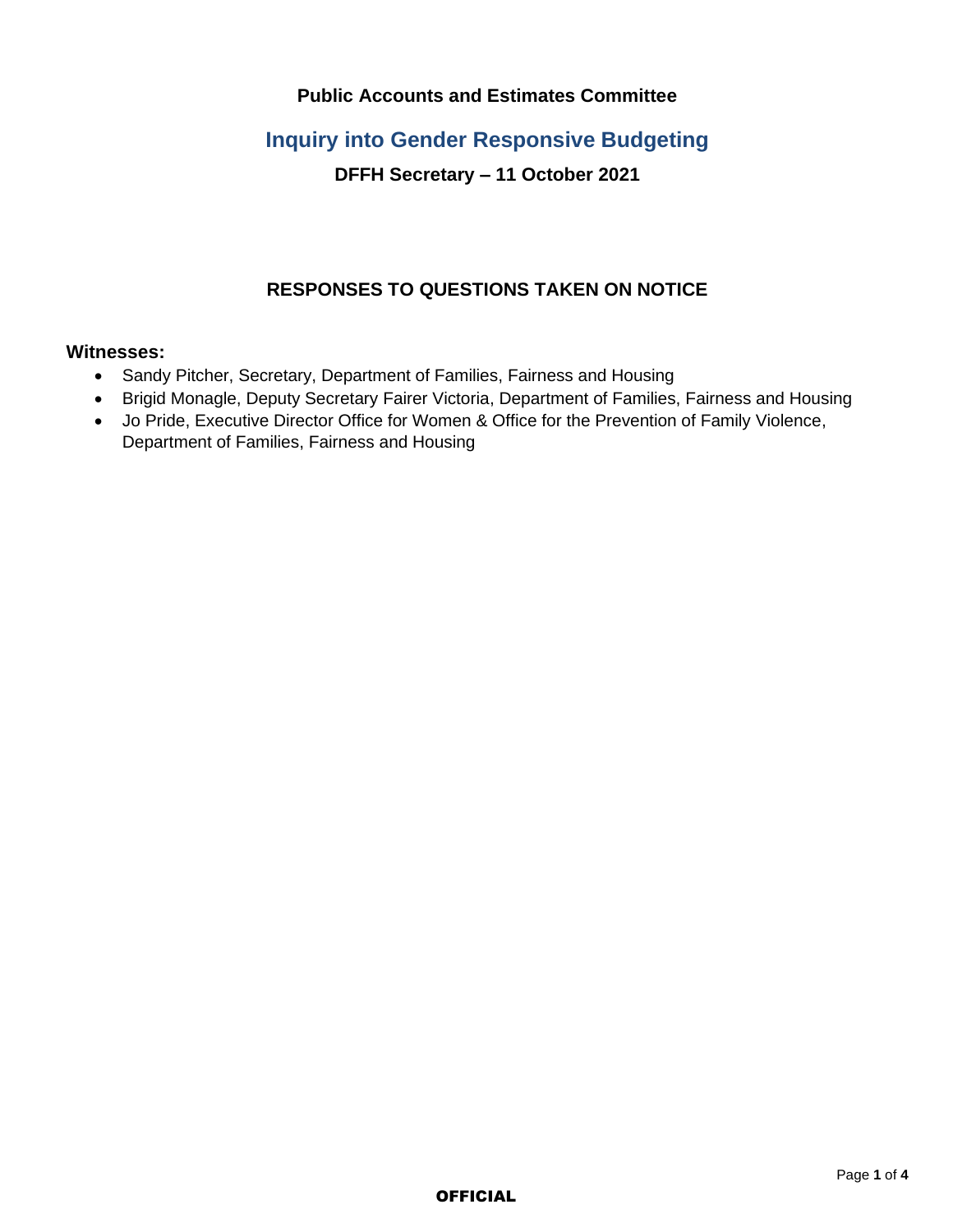# **QUESTION 1**

#### **Family violence data trends**

**Mrs McARTHUR**: Thank you, Chair. Just to follow further on data and outcomes, did I hear you correctly, Ms Pitcher, when you said that the violence against women had decreased, because we know that in recent times it has actually gone up 6.7 per cent? So can you just clarify whether your efforts in reducing violence against women have produced viable outcomes or whether they have not?

**Ms PITCHER:** Look, I did not mention any data on violence against women, so apologies if there was a sense that I had represented that data. In terms of the work on family violence in Victoria—and members of the committee would be very aware of the strong efforts over the past five years since the royal commission, coming on the back of many, many other years of hard work in the space—there has been a real focus, and I certainly support it, on measuring and understanding where gender violence occurs and how we respond to it. And at its core what we know is that gender responsive budgeting and a focus on gender equality is one of the key drivers in terms of turning around levels of family violence but also having a greater understanding across our community about the impacts of violence and violence against women and how that can really systematically affect women in so many facets of their life, including their participation in the labour market, and that violence against women actually is now understood in a way it has never been previously—the way that violence against women can really impact women's participation in the labour force, their income when in the labour force and their ability to participate fully in the labour market. So all of those areas are very vital in the discussion about family violence.

**Mrs McARTHUR:** Well, can I just ask: have the figures gone up or down?

**Ms PITCHER:** Are you asking about family violence?

**Mrs McARTHUR:** Yes.

**Ms PITCHER**: I have not brought all of my figures on family violence to this committee, but I am happy to take some questions on notice.

**Source:** Unverified transcript, PAEC Inquiry into Gender Responsive Budgeting, pages 6-7.

## **RESPONSE**

- Over the last four years, the Victorian Government has invested more than \$3 billion to lay the foundation for a Victoria free from family violence.
- Over the long-term, substantial and sustained investment is expected to see a reduction in the factors that drive and reinforce violence and see population level prevalence rates begin to fall. In the short-term to medium-term, however, we can expect to see an increase in the reporting of family violence incidents and service uptake. Moreover, the significant challenges faced by families during the pandemic have exacerbated the risk of family violence.
- The number of family violence incidents recorded by Victoria Police increased from 88,205 in 2019/20 to 93,440 in 2020/21 – an increase of 5.9 per cent. This represents an increase of 6.2 per cent in the incident rate to 1,399.1 per 100,000 people. Further information is at Table 1.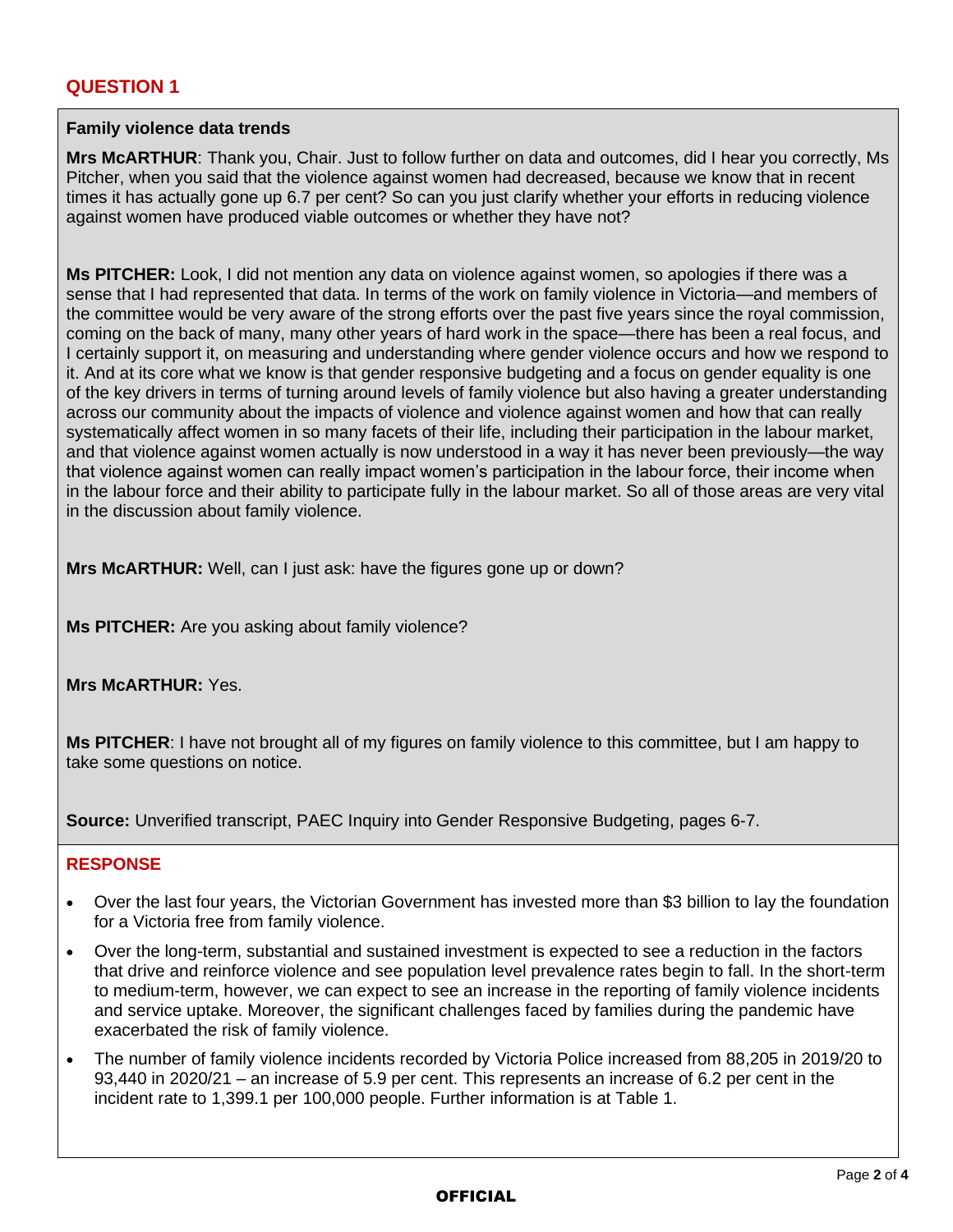| Table 1 – family incidents recorded and family incident rate per 100,000 population, Jan 2016 to Dec 2020 |         |         |         |         |         |                          |  |  |  |
|-----------------------------------------------------------------------------------------------------------|---------|---------|---------|---------|---------|--------------------------|--|--|--|
|                                                                                                           | 2016/17 | 2017/18 | 2018/19 | 2019/20 | 2020/21 | Year on year<br>% change |  |  |  |
| Number of<br><b>FV</b> incidents                                                                          | 76.477  | 76.093  | 82.649  | 88.205  | 93.440  | 5.9%                     |  |  |  |
| Rate per<br>100,000<br>population                                                                         | .209.8  | 1.177.5 | 1.252.8 | 1.317.1 | 1.399.1 | 6.2%                     |  |  |  |

Source: CSA Family Violence Data Portal

- $\circ$  Increases in the reporting of family violence incidents may be a result of strengthened community education, an increase in people seeking help, greater access to family violence services and targeted police intervention.
- $\circ$  The bushfires at the beginning of 2020 and then COVID-19 have created additional challenges for the Victorian community: increased anxiety, social isolation, financial stress. Evidence in Victoria and internationally suggests that these factors increase the incidence and the severity of family violence.
- $\circ$  Movements in recorded crime data may also be impacted by changes in legislation and operational police practice. In response to COVID-19, Victoria Police undertook Operation Ribbon from April 2020 to December 2020, where specialist detectives reached out to Victorians perceived to be at greater risk of family violence due to the impacts of COVID-19 and associated public health measures, including restricted movement.
- Victim survivors, including children can now access more timely and responsive assistance, tailored to their own individual circumstances, needs and experiences of family violence. The system is more responsive to the breadth of people's diverse experiences and the unique barriers and challenges they face.
	- $\circ$  In 2019-20 over 37,400 victim survivors received specialist homelessness family violence services provided through 64,181 periods of support (Table 2). This is a significant increase on the levels of support provided prior the Royal Commission.
	- $\circ$  Family violence services and sexual assault services reported increasingly complex service delivery during COVID-19 restrictions.

*Table 2 – number of unique clients presenting to a specialist family violence homelessness service in a financial year, July 2015 to June 2020*

|                                         | 2015-16 | 2016-17 | 2017-18 | 2018-19 | 2019-20 |  |  |  |
|-----------------------------------------|---------|---------|---------|---------|---------|--|--|--|
| Unique clients                          | 29.794  | 32,710  | 37,378  | 36,053  | 37.412  |  |  |  |
| <b>Support period</b>                   | 46.621  | 52.466  | 61.700  | 58.144  | 64.181  |  |  |  |
| Source: CSA Family Violence Data Portal |         |         |         |         |         |  |  |  |